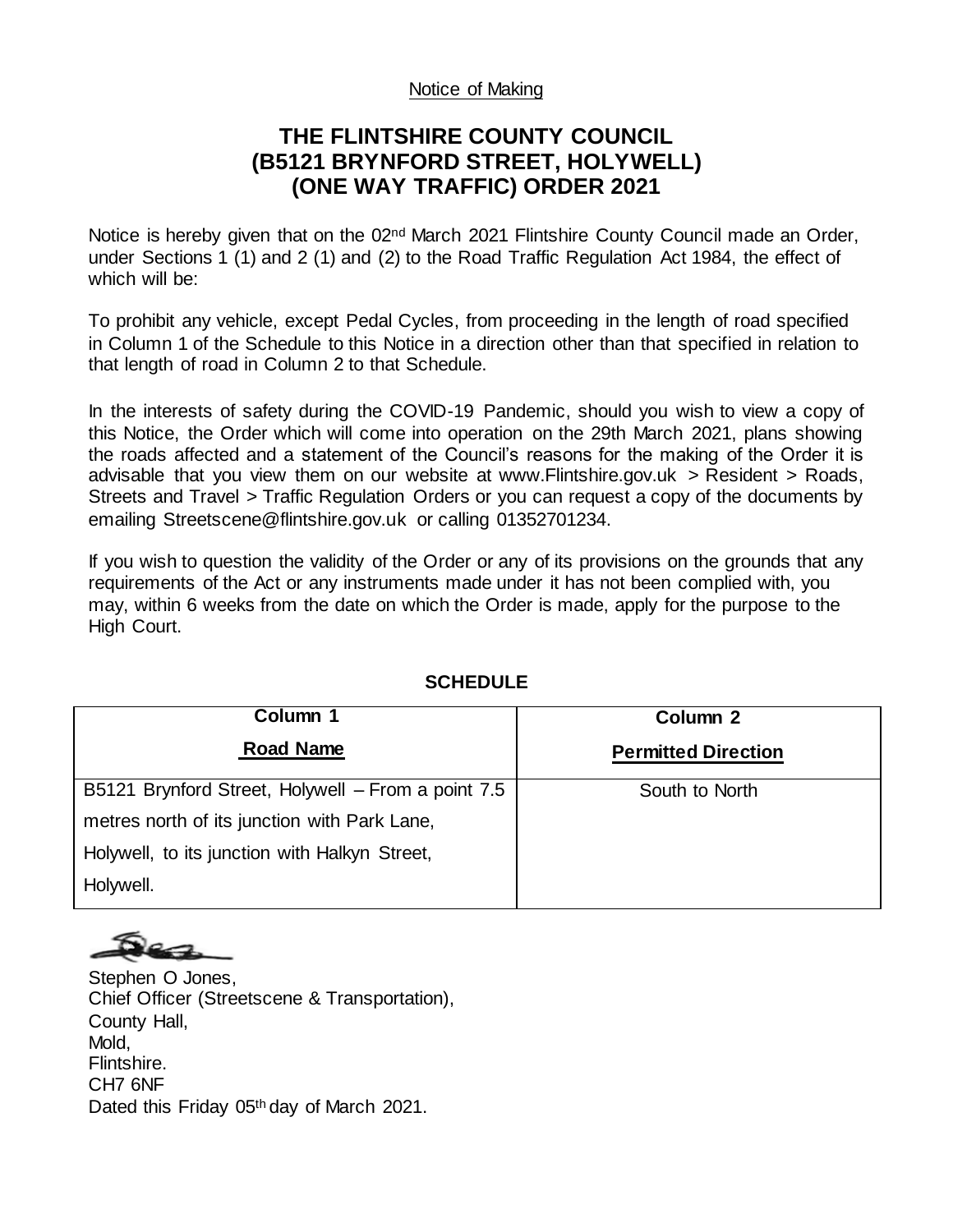|  | <b>DATED</b> |  |  |  |  |  |
|--|--------------|--|--|--|--|--|
|  |              |  |  |  |  |  |

2021

THE FLINTSHIRE COUNTY COUNCIL (B5121 BRYNFORD STREET, HOLYWELL) (ONE WAY TRAFFIC) ORDER 2021

> **Stephen O Jones, Chief Officer** (Streetscene & Transportation), **County Hall,** Mold. Flintshire, CH7 6NF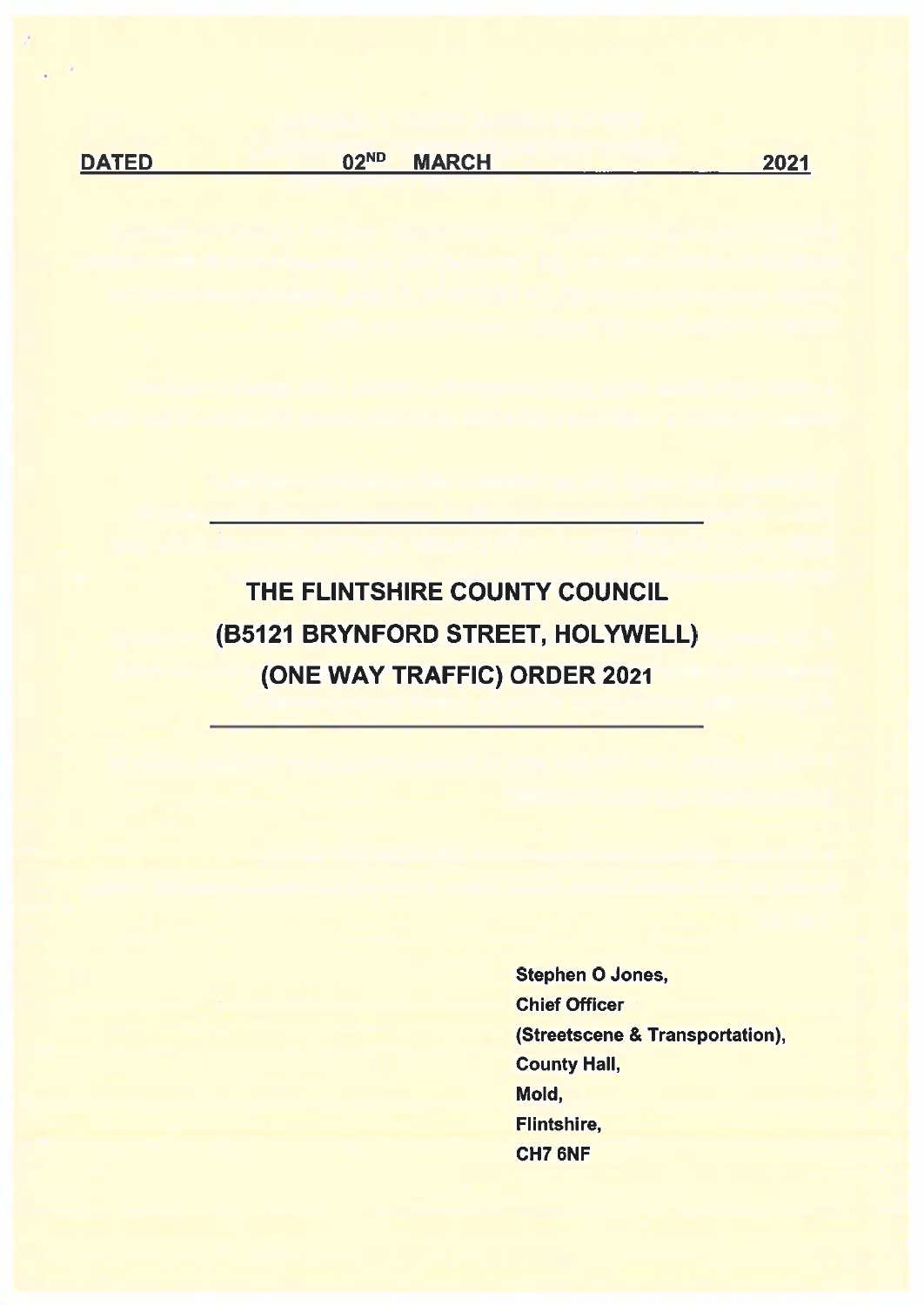# THE FLINTSHIRE COUNTY COUNCIL (B5121 BRYNFORD STREET, HOLYWELL) (ONE WAY TRAFFIC) ORDER 2021

Flintshire County Council in exercise of its powers under sections 1 (1) and 2 (1) and (2) of the Road Traffic Regulation Act 1984 ("the Act of 1984") as amended and of all other enabling powers, and after consultation with the Chief Officer of Police, in accordance with Part III of Schedule 9 to the Act of 1984, hereby makes the following Order:-

1. In this Order except where otherwise stated any reference in this Order to a numbered Article or Schedule is a reference to the Article or Schedule bearing that number in this Order.

2. No person shall, except upon the direction or with the permission of a Police Constable in uniform cause or permit any vehicle, except pedal cyclists to proceed in the lengths of road specified in column 1 of the Schedule to this Order in a direction other than that specified in relation to those length of road in Column 2 to the Schedule.

3. The prohibitions and restrictions imposed by this Order shall be in addition to and not in derogation from any restriction or requirement imposed by any regulations made or having effect as if made under the Act of 1984 or by or under any other enactment.

4. The Interpretation Act 1978 shall apply for the interpretation of this Order as it applies for the interpretation of an Act of Parliament.

5. This Order shall come into operation on the 29th March 2021 and may be cited as The Flintshire County Council (B5121 Brynford Street, Holywell) (One Way Traffic) Order 2021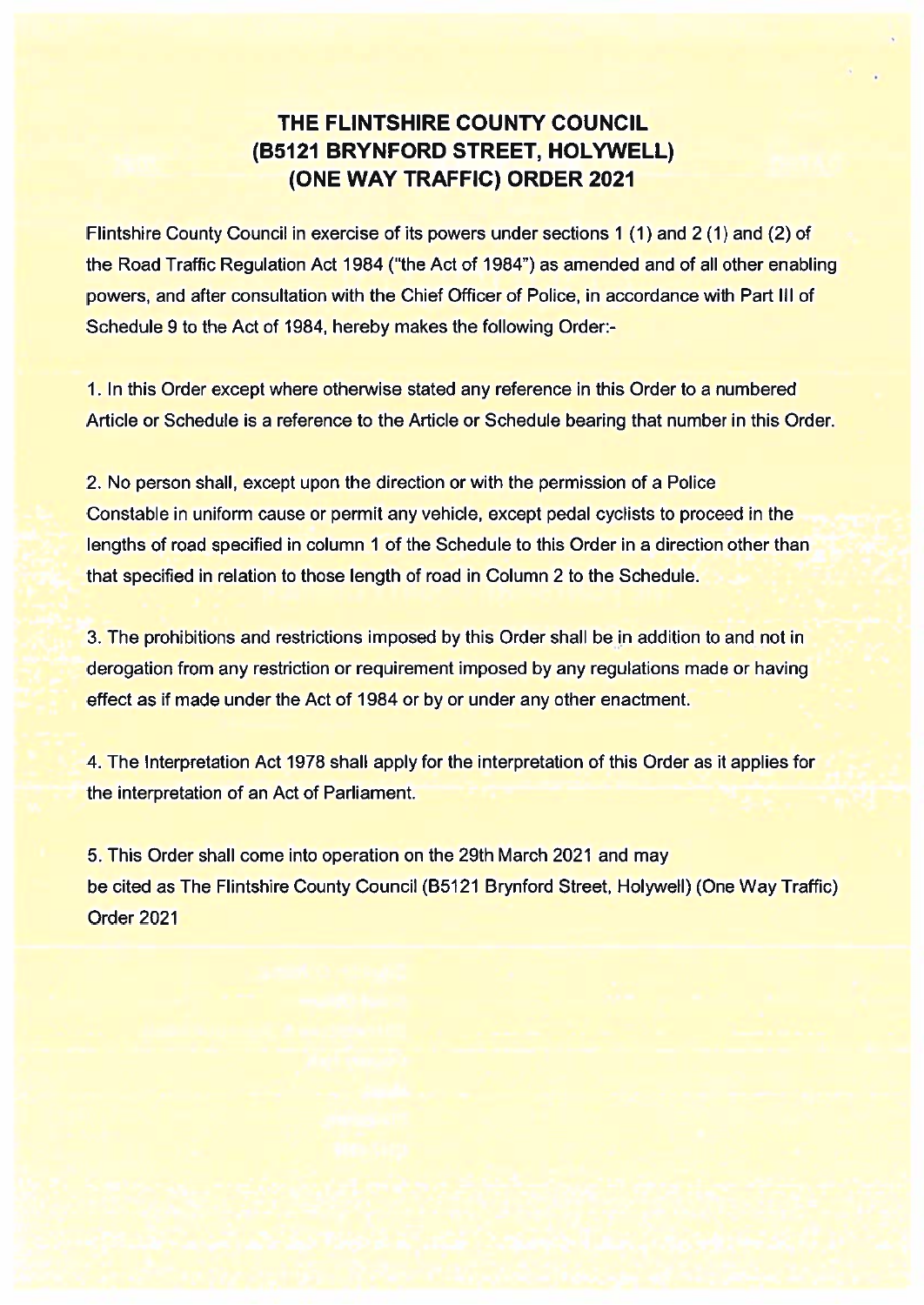#### **SCHEDULE**

| <b>Column 1</b>                                    | <b>Column 2</b>            |  |  |  |
|----------------------------------------------------|----------------------------|--|--|--|
| <b>Road Name</b>                                   | <b>Permitted Direction</b> |  |  |  |
| B5121 Brynford Street, Holywell - From a point 7.5 | <b>South to North</b>      |  |  |  |
| metres north of its junction with Park Lane,       |                            |  |  |  |
| Holywell, to its junction with Halkyn Street,      |                            |  |  |  |
| Holywell.                                          |                            |  |  |  |



LEGAL SERVICES MANAGER/<br>Chief officer (Grovernance)

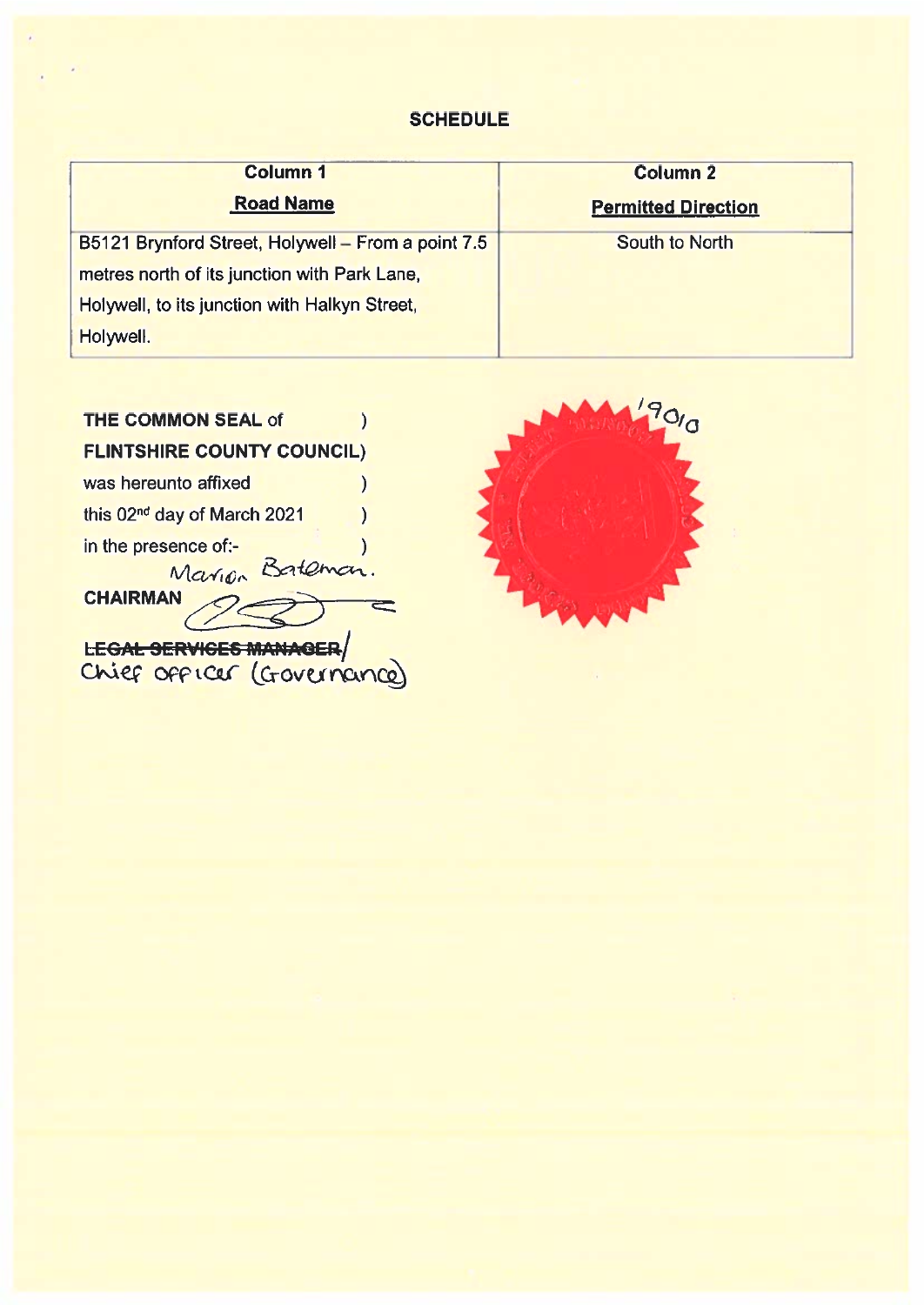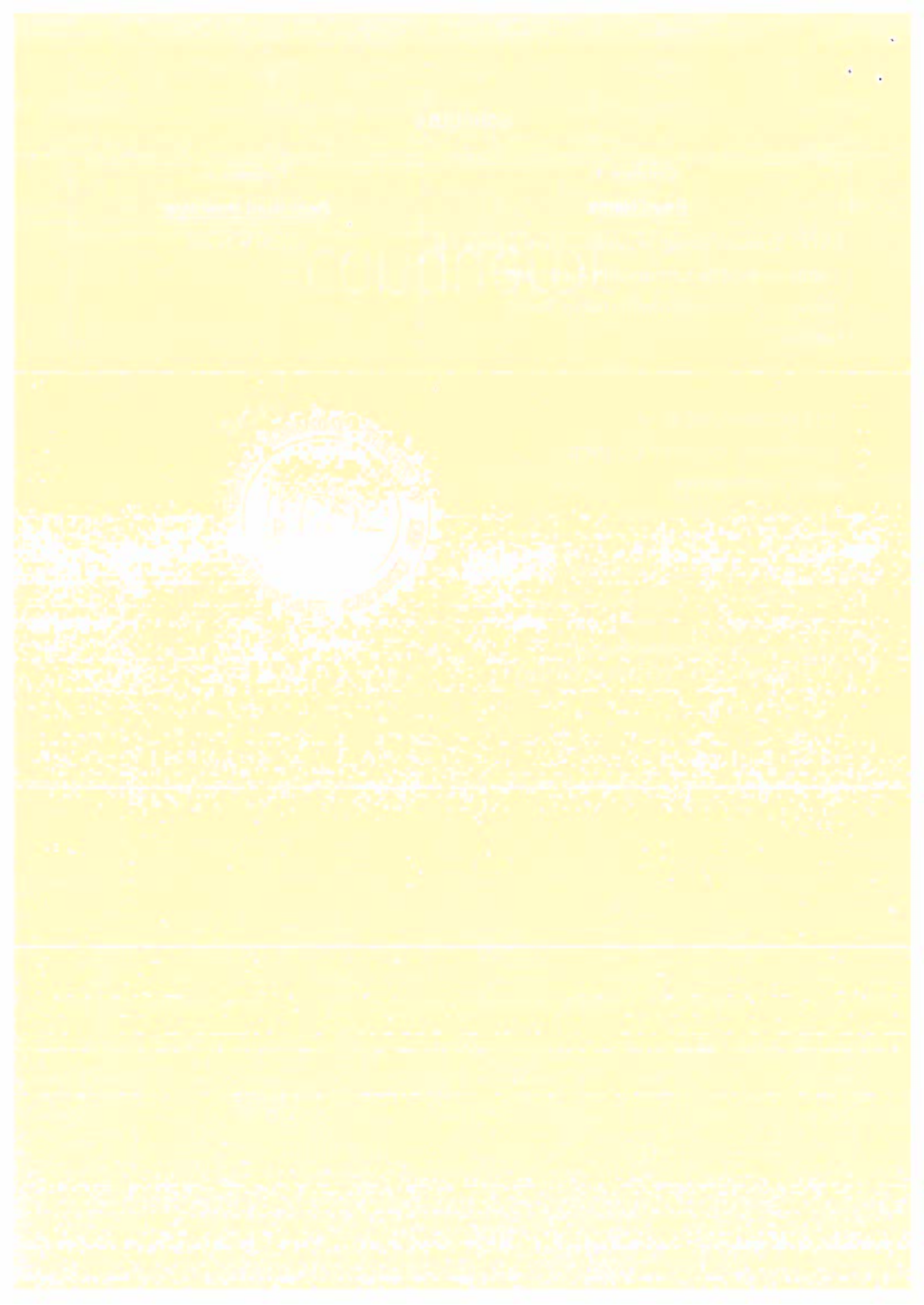## **THE FLINTSHIRE COUNTY COUNCIL (B5121 BRYNFORD STREET, HOLYWELL) (ONE WAY TRAFFIC) ORDER 20-**

## **Statement of Reasons for Proposing to Make the Order**

It is proposed to extend the existing One Way system on the B5121 Brynford Street, from Park Lane to its junction with the A5026 Halkyn Street, Holywell.

At present, it is not possible to make a left turn manoeuvre onto the B5121 Brynford Street in a safe manner without vehicles mounting the footway or straddling the opposite carriageway due to the poor junction alignment and restricted visibility, resulting in footway damage and near misses to dwellings.

This proposal will change the priority of the A5026 Halkyn Street / B5121 Brynford Street junction to aid visibility, prevent further damage to nearby dwellings and improve the safety for all road users.

The County Council continues its responsibility to consider the provision of convenient and safe movement of motor vehicles and other traffic, and the proposed measures are aimed at ensuring that danger is minimised to all road users.

### **The proposals are detailed in the Public Notice and in the proposed Order**

Dated this 20th day of December 2019

Stephen O Jones, Chief Officer (Streetscene & Transportation), County Hall, Mold, Flintshire. CH7 6NF